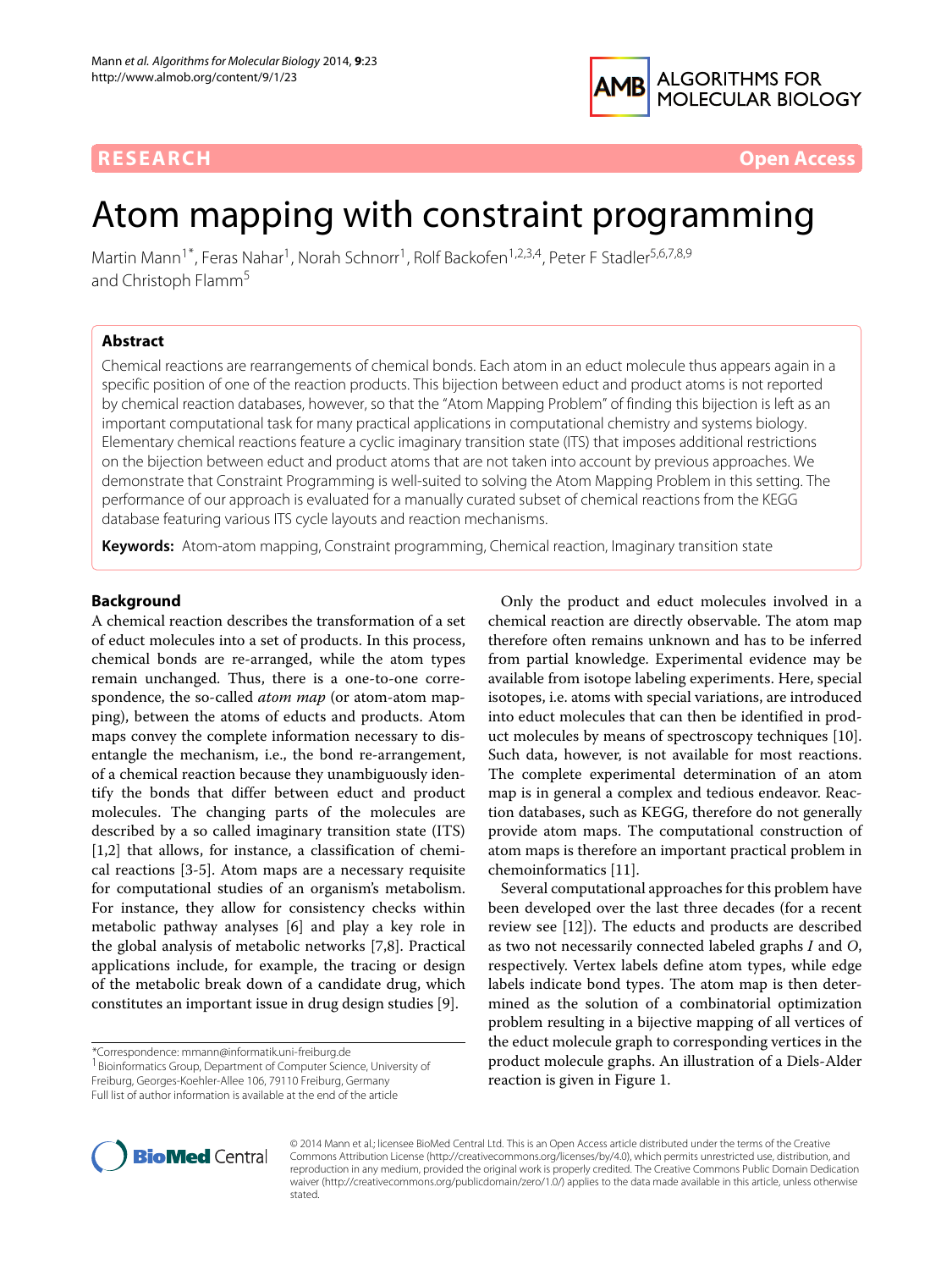

<span id="page-1-0"></span>The most common formulations are variants of the maximum common subgraph (isomorphism) problem [\[13\]](#page-10-11). Already the earliest approaches analyzed the adjacency information within educts and products [\[14,](#page-10-12)[15\]](#page-10-13). The Principle of Minimal Chemical Distance, which is equivalent to minimizing an edge edit distance, was invoked in [\[16\]](#page-10-14), using a branch and bound approach to solve the corresponding combinatorial optimization problem. Maximum Common Edge Subgraph (MCES) algorithms search for isomorphic subgraphs of the educt/product graphs with maximum number of edges [\[4](#page-10-15)[,17](#page-10-16)[-20\]](#page-11-0), an NP-hard problem. Furthermore, the use of specialized energetic [\[21](#page-11-1)[,22\]](#page-11-2) or weighting [\[23\]](#page-11-3) criteria allows for the identification of the static parts of the reaction and, subsequently, of the atom mapping. A detailed investigation of the MCES from an Integer Linear Programming (ILP) perspective can be found in [\[24\]](#page-11-4).

Akutsu [\[25\]](#page-11-5) showed that the MCES approach fails for certain reactions. As an alternative, the Maximum Common Induced Subgraph (MCIS) problem was proposed as a remedy. This problem is also NP complete. Approximation results can be found in [\[26\]](#page-11-6). Algorithms for the MCIS iteratively decompose the molecules until only isomorphic sub-graphs remain [\[7](#page-10-5)[,25](#page-11-5)[,27](#page-11-7)[,28\]](#page-11-8). Recently, an ILP approach incorporating stereochemistry was presented [\[29\]](#page-11-9).

Neither the solutions of the MCES nor the MCIS necessarily describe the true atom map. Indeed, both optimality criteria are artificial and can not be derived from basic principles of chemical reactions. In fact, it is not hard to construct counter-examples, i.e., chemical reactions whose true atom maps are neither identified by MCES nor by MCIS. The re-organization of chemical bonds in a chemical reaction is far from arbitrary but follows strict rules that are codified e.g. in the theory of imaginary transition states (ITS) [\[1,](#page-10-0)[2\]](#page-10-1). The ITS encodes the redistribution of bond electrons that occurs along a chemical reaction. Bond electrons define the atom-connecting chemical bonds and their according bond orders. Their redistribution is expressed in terms of the deletion or formation of bonds as well as changes of the oxidation state of atoms, the latter resulting from non-bound electrons that are freed from or integrated into bonds. The ITS can be used to cluster, classify, and annotate chemical reactions [\[1](#page-10-0)[,2,](#page-10-1)[30\]](#page-11-10). These studies revealed that only a limited number of ITS "layouts" are found among single step reactions and that these layouts represent a cyclic electron redistribution pattern usually involving less than 10 atoms [\[30\]](#page-11-10). In a most basic case, an elementary reaction, the broken and newly formed bonds form an alternating cycle (see Figure [1\)](#page-1-0) covering a limited even number of atoms [\[31\]](#page-11-11), usually less than 8 [\[2\]](#page-10-1). In the case of homovalent reactions, i.e., those in which the number of non-bound electron pairs of all atoms (defining their oxidation state) remains unchanged, this cycle is elementary. That is, the transition state is a single, connected even cycle, along which bond orders change by  $\pm 1$  [\[30\]](#page-11-10). This property imposes an additional, strong condition of the atom maps that is not captured by the optimization approaches outlined in the previous paragraphs. Here, we explicitly include it into the specification of the combinatorial problem.

A *chemically correct* atom map is a bijective map between the vertices of the educt and product graphs such that:

- 1. The map preserves atom types
- 2. The total bond orders (including lone electron pairs) are preserved. Each broken bond thus must be compensated by a newly formed bond or a change in the oxidation number of an atom.
- 3. The broken and newly formed bonds constitute a chemically reasonable imaginary transition state (ITS) following [\[30\]](#page-11-10). In the case of elementary chemical reactions, the transition state is an alternating cycle.

A formal definition of the combinatorial problem will be given in the following section. While cyclic transition states are very common, more "complex transition states" appear in non-elementary reactions, i.e., compositions of elementary reactions. Furthermore, even in elementary reactions, it is not true that a shortest ITS cycle is necessarily chemically correct. Empirically, transition states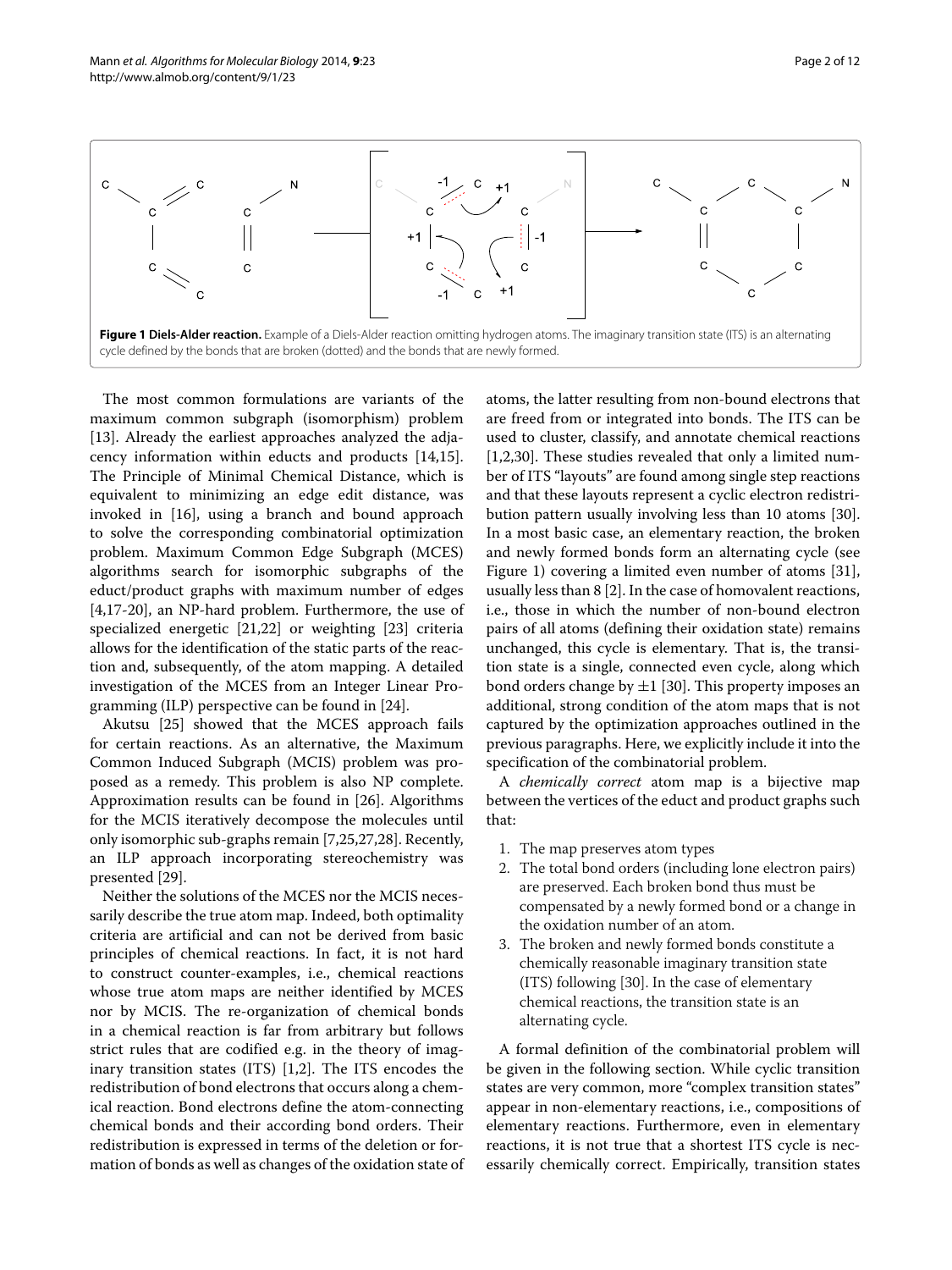are most frequently six-membered cycles, while cycles of length 4 or 8 are less abundant [\[1,](#page-10-0)[2,](#page-10-1)[31,](#page-11-11)[32\]](#page-11-12). As a consequence, we will consider several variants of the chemical reaction mapping problem:

- 1. **Decision problem**: Is there an atom map with cyclic ITS? Of course one may restrict the question to ITS cycles of length k.
- 2. **Optimization problem:** Find the minimal length k of an ITS cycle that enables an atom map.
- 3. **Enumeration problem:** Find all atom maps with cyclic ITS (of length k).

Given a straightforward encoding of molecular graphs in terms of vertex indices, atom labels, and adjacency information, the atom mapping problem is naturally open to be treated as a constraint satisfaction problem with finite integer domains. This approach is particularly appealing when additional information on the ITS, e.g. its size or atoms involved in the ITS, are known. The theory and model of such a constraint-based atom mapping approach was introduced by us in [\[33\]](#page-11-13). This manuscript is an extended version of [\[33\]](#page-11-13). Here, we provide a more detailed description of the formalisms and evaluate the performance of the approach on a large reaction data set. The latter was manually curated and compiled to enable a validation of the computational predictions.

# **Constraint programming formulation of the atom mapping problem**

We focus on the identification of the cyclic ITS. Once the ITS has been identified the overall atom mapping is easily derived. We formulate separate constraint satisfaction problems for different ITS layouts and cycle lengths. A fast graph matching approach is used subsequently to extend each ITS to a global atom mapping. In this section we follow closely [\[33\]](#page-11-13). We first formally define the problem, which is followed by a description of our constraint programming approach for identifying the cyclic ITS. Finally we discuss how to extend an ITS candidate to a complete atom mapping for the chemical reaction.

# <span id="page-2-0"></span>**Problem definition**

Both educts and products of a chemical reaction are each represented by a single, not necessarily connected, undirected graph defined by a set of vertices *V* and a set of edges  $E \subseteq \{ \{v, v'\} \mid v, v' \in V \}$ . The educt (input) graph is denoted by  $I = (V_I, E_I)$  and the product (output) graph by  $O = (V_O, E_O)$ . Here, each molecule corresponds to a connected component. Vertices represent atoms and are labeled with the respective atom type accessible via the function  $l(v \in V_I \cup V_O)$ . The principle of mass conservation implies  $|V_I| = |V_O|$ , i.e. no atom can dissolve or appear during a reaction. Edges encode covalent chemical

bonds between atoms. For the CSP formulation we label each edge  $\{x, y\} \in E_I \cup E_O$  with the number of shared electron pairs, i.e., its bond order: single, double or triple bonds are represented by a single edge with labels 1, 2, or 3, respectively. Note, this molecule representation ignores stereochemistry, i.e. there is no differentiation between the optimal isomers of chiral molecules. Non-bonding electron pairs of an atom, which define its oxidation state, are represented by self loop edges labeled with the according number of unbound pairs.

We use an adjacency matrix  $\mathcal I$  to encode the edge labels of the educt graph (and a corresponding matrix  $\mathcal O$  for the products). The matrix elements  $\mathcal{I}_{v,v'}$  denote the number of shared bond electron pairs for the edge between the atoms *v* and *v'* in the educt graph *I*. In practice  $\mathcal{I}_{\nu,\nu'} \in \{0, 1, 2, 3\}$ , where 0 means no electrons are shared. Non-bonding electron pairs (loops) are represented by the diagonal entries  $\mathcal{I}_{v,v}$  and  $\mathcal{O}_{v,v}$ . Now consider a bijective function  $m: V_I \rightarrow V_O$  mapping the vertices of *I* onto the vertices of *O*. We can use the mapping inversion *m*−<sup>1</sup> to make the indexing of  $\mathcal I$  compatible with  $\mathcal O$ . This is defined by  $\mathcal I \circ m$ , which is the matrix with *x*, *y* entries =  $\mathcal{I}_{m^{-1}(x),m^{-1}(y)}$ , i.e. with rows and columns indexed by  $V_O$ . Based on that, we define the *reaction matrix*  $\mathcal{R}^m = \mathcal{O} - (\mathcal{I} \circ m)$  as the elementwise matrix subtraction of  $\mathcal O$  and the reindexed  $\mathcal I$ , which encodes the charge and bond electron differences between educts and products.

**Definition.** An *atom mapping* or *atom map* is a bijection  $m: V_I \rightarrow V_O$  such that

- 1.  $\forall_{x \in V_1} : l(x) = l(m(x))$  (preservation of atom types)
- 2.  $\mathcal{R}^m \vec{1} = \vec{0}$  (preservation of bond electrons for each atom)

The reaction matrix  $\mathcal{R}^m$  encodes the imaginary transition state (ITS) [\[1](#page-10-0)[,2\]](#page-10-1). This definition of *m* is a slightly more formal version of the Dugundji-Ugi theory [\[14\]](#page-10-12). Our notation emphasizes the central role of the (not necessarily unique) bijection *m*. Since we consider *I* and *O* as given fixed input, the atom mapping *m* uniquely determines  $\mathcal{R}^m$ . The triple  $(m, I, O)$ , furthermore, completely defines the chemical reaction. It therefore makes sense to associate properties of the chemical reaction directly with the atom map *m*.

Equivalently, the ITS can be represented as a graph  $R = (V_R, E_R)$  so that  $E_R$  consists of the "changing" edges that lose or gain bond electrons during the reaction, i.e.  $\mathcal{I}_{\nu,\nu'} \neq \mathcal{O}_{m(\nu),\nu(\nu')} \leftrightarrow \mathcal{R}^m_{\nu,\nu'} \neq 0$ . The set of atom vertices  $V_R \subseteq V_O$  covers all vertices with at least one adjacent edge in  $E_R$ . Each edge  $\{v, v'\} \in E_R$  is labeled by the electron change  $\mathcal{R}^m_{v,v'} \neq 0$ , i.e. its change in bond order. See the following example adjacency matrices  $\mathcal I$  and  $\mathcal O$  for the reaction given in Figure [1.](#page-1-0)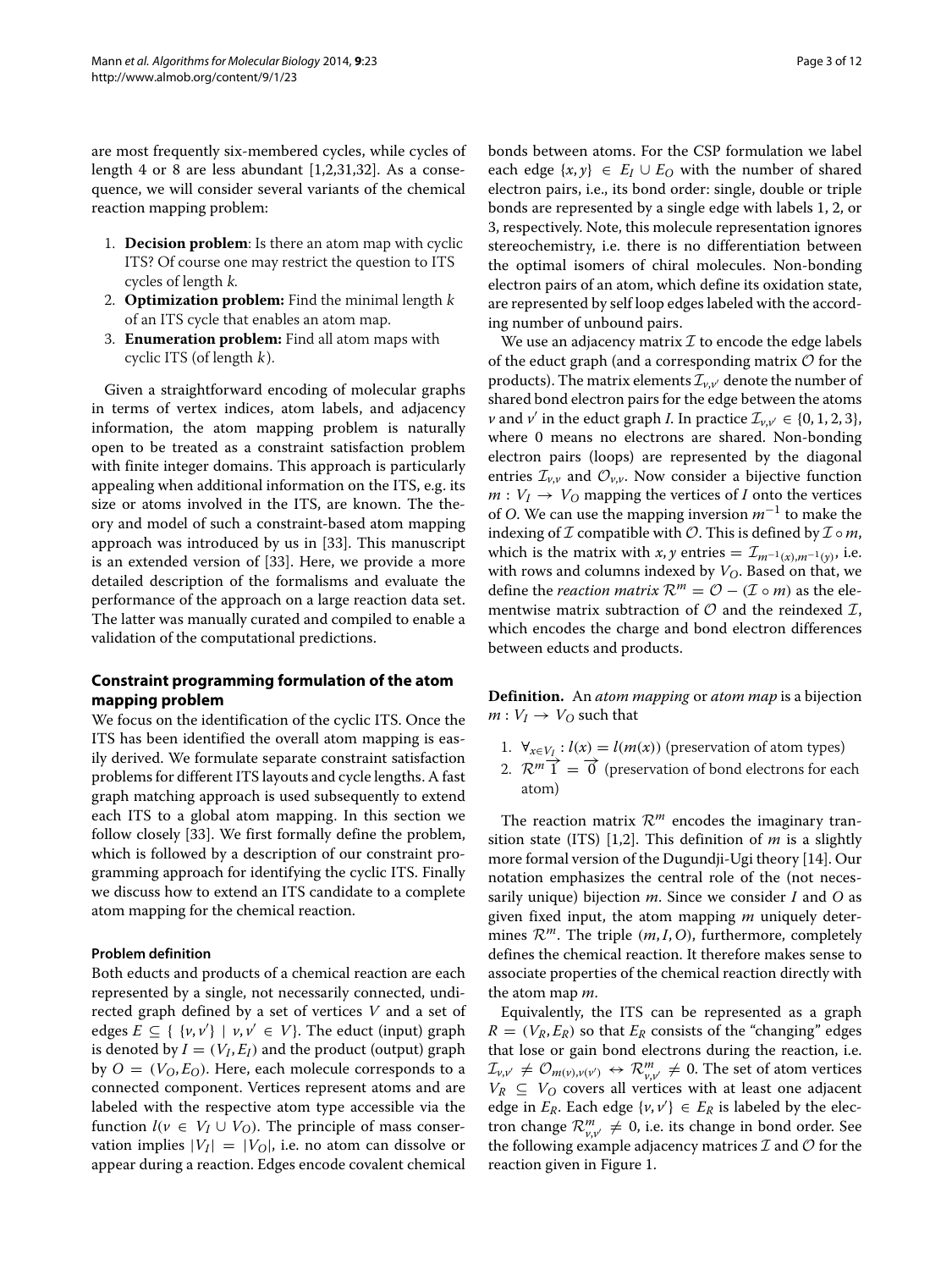|  |  | $\mathcal{I}$ $\begin{vmatrix} v_1 & v_2 & v_3 & v_4 & v_5 & v_6 & v_7 & v_8 \end{vmatrix}$ |  |  |  | $\mathcal{O}$ $v'_1$ $v'_2$ $v'_3$ $v'_4$ $v'_5$ $v'_6$ $v'_7$ $v'_8$ |  |  |  | $\mathcal{R}^m$ $\begin{vmatrix} v'_1 & v'_2 & v'_3 & v'_4 & v'_5 & v'_6 & v'_7 & v'_8 \end{vmatrix}$ |                          |  |  |  |
|--|--|---------------------------------------------------------------------------------------------|--|--|--|-----------------------------------------------------------------------|--|--|--|-------------------------------------------------------------------------------------------------------|--------------------------|--|--|--|
|  |  | $v_1$ 0 1 0 0 0 0 0 0                                                                       |  |  |  | $v'_1$ 0 1 0 0 0 0 0 0                                                |  |  |  |                                                                                                       | $v'_1$ 0 0 0 0 0 0 0 0   |  |  |  |
|  |  | $v_2$ 1 0 1 2 0 0 0 0                                                                       |  |  |  | $v'_2$ 1 0 2 1 0 0 0 0                                                |  |  |  |                                                                                                       | $v'_2$ 0 0 +1 -1 0 0 0 0 |  |  |  |
|  |  | $v_3$ 0 1 0 0 2 0 0 0                                                                       |  |  |  | $v'_3$ 0 2 0 0 1 0 0 0                                                |  |  |  |                                                                                                       | $v'_3$ 0 +1 0 0 -1 0 0 0 |  |  |  |
|  |  | $v_4$ 0 2 0 0 0 0 0 0                                                                       |  |  |  | $v_4'$ 0 1 0 0 0 1 0 0                                                |  |  |  |                                                                                                       | $v'_4$ 0 -1 0 0 0 +1 0 0 |  |  |  |
|  |  | $v_5$ 0 0 2 0 0 0 0 0                                                                       |  |  |  | $v'_{5}$ 0 0 1 0 0 0 1 0                                              |  |  |  |                                                                                                       | $v'_5$ 0 0 -1 0 0 0 +1 0 |  |  |  |
|  |  | $v_6$ 0 0 0 0 0 0 2 1                                                                       |  |  |  | $v'_6$ 0 0 0 1 0 0 1 1                                                |  |  |  |                                                                                                       | $v'_6$ 0 0 0 +1 0 0 -1 0 |  |  |  |
|  |  | $v_7$ 0 0 0 0 0 2 0 0                                                                       |  |  |  | $v'_7$ 0 0 0 0 1 1 0 0                                                |  |  |  |                                                                                                       | $v'_7$ 0 0 0 0 +1 -1 0 0 |  |  |  |
|  |  | $v_8$ 0 0 0 0 0 1 0 0                                                                       |  |  |  | $v'_8$ 0 0 0 0 0 1 0 0                                                |  |  |  |                                                                                                       | $v'_8$ 0 0 0 0 0 0 0 0   |  |  |  |

The vertices  $v_i \in V_I$  and  $v'_j \in V_O$  are numbered in topdown-left-right order of their appearance in Figure [1.](#page-1-0) The atom mapping  $m(v_i) = v'_i$  defines  $\mathcal{R}^m$  and thus the ITS graph *R* covers only vertices  $v_2'$  to  $v_7'$  since  $v_1'$  and  $v_8'$  do not show any bond electron changes.

It is important to note that the existence of an atom mapping *m* as defined above does not necessarily imply that  $\mathcal{R}^m$  is a chemically plausible ITS.

We say that two edges  $\{v, v'\}, \{v', v''\} \in E_R$  in *R* are *alternating* if  $\mathcal{R}^m_{v,v'} \neq 0$  and  $\mathcal{R}^m_{v,v'} + \mathcal{R}^m_{v',v''} = 0$ . A *simple cycle* in *R* of size  $k > 2$  is given by the vertex sequence  $(v_1, v_2, \ldots, v_k, v_1)$  with  $v_i \in V_R$ ,  $\{v_i, v_{i+1}\} \in E_R$ ,  $\{v_k, v_1\} \in$ *ER*, and  $\forall i < j \leq k : v_i \neq v_j$ . Such a simple cycle is called alternating if all successive edges as well as the cycle closure  $\{v_2, v_1\}$ ,  $\{v_1, v_k\}$  are alternating.

**Definition.** An atom map *m* is *homovalent* if  $\mathcal{R}^m_{v,v} = 0$  for all  $v \in V_R$ . A homovalent reaction is *elementary* if its ITS *R* is a simple alternating cycle. Thus  $\mathcal{R}^m_{\nu,\nu'} \in \{-k,0, +k\}$ with an absolute bond order change of  $k \in \mathbb{N}^+$  holds for all elementary homovalent reactions.

In the following we outline a novel algorithm for finding atom maps for a given ITS graph *R* that is guaranteed to retrieve all possible mappings given the educt and product graphs  $\mathcal I$  and  $\mathcal O$ , respectively. To simplify the presentation, first only elementary homovalent reactions with a bond order change of  $\pm 1$  are considered. Generalizations are discussed in Section ['Application and evaluation'](#page-7-0).

#### **Constraint programming approach**

The central problem to find an elementary homovalent atom mapping is to identify the alternating cycle defining the ITS *R* given the adjacency information of the educts  $I$  and products  $O$ . This can be done via solving the Constraint Satisfaction Problem (CSP) as presented below. Note, due to the alternating edge condition within the ITS, we have to consider cycles with an even number of atoms only. In practice, the ITS of elementary homovalent reactions involves  $|V_R| = 4$ , 6, or 8 atoms [\[31\]](#page-11-11).

#### *Basic CSP formulation*

In the following, we will present a first basic CSP for an ITS of size  $k = |V_R|$  that we already introduced in [\[33\]](#page-11-13). It is given by the triple  $(X, D, C)$  defining the set of variables *X*, according set of domains *D*, and the set of constraints *C*. A solution is an assignment *A* that maps each variable  $X_i$  ∈ *X* to a value  $A_i$  ∈  $D_i$  from its domain such that all constraints in *C* are fulfilled.

We construct an explicit encoding of the ITS atom mapping using *k* variables representing the cycle in *I* and another set for the  $k$  mapped vertices in  $O$ , i.e.,  $X =$  $\{X_1^I, \ldots, X_k^I\} \cup \{X_1^O, \ldots, X_k^O\}$  with domains  $D_i^I = V_I$  and  $D_i^O = V_O$ . Note, we do *not* directly encode the overall atom mapping problem but the identification of the two ITS subgraphs in the educts and products. Given this information, the overall atom mapping is easily identified as explained later.

To find a bijective mapping we have to ensure  $\forall i \neq j$ :  $X_i^I \neq X_j^I$  and  $\forall i \neq j$  :  $X_i^O \neq X_j^O$ , i.e., a distinct assignment of all variables. To enforce atom label preservation we require consistency of labels for  $X_i^I$  and  $X_i^O$ , i.e., an assignment *A* fulfills  $l(A_i^I) = l(A_i^O)$ .

Analogously, homovalence is represented by  $\left(\mathcal{I}_{A^{I}_{i},A^{I}_{i}}-\right.$ 

 $O_{A_i^O, A_i^O}$  $= 0$ . Due to the alternating bond condition, each atom can lose or gain at most one edge during a reaction. Thus, we can further constrain the assignment with  $|\text{degree}(A_i^I) - \text{degree}(A_i^O)| \leq 1$ ; here degree $(v)$  denotes the out-degree of vertex *v*.

Finally, we have to encode the alternating cycle structure of the ITS in the mapping, i.e., for the sequence of bonds with indices 1-2-..-*k*-1. For all index pairs within the cycle  $(i, j)$  we therefore require pairs with even index  $i$ to correspond to the formation of a bond, i.e., we enforce  $\left( \mathcal{O}_{A_i^O, A_j^O} - \mathcal{I}_{A_i^I, A_j^I} \right)$  $= 1$ , while all odd indices *i* are bond breaking  $\left( \mathcal{O}_{A_i^O, A_j^O} - \mathcal{I}_{A_i^I, A_j^I} \right)$  $= -1$  accordingly.

The homovalent ITS layout is rotation symmetric in itself (see Figure [2\)](#page-4-0). To partially counter this, we introduce order constraints on the input variables: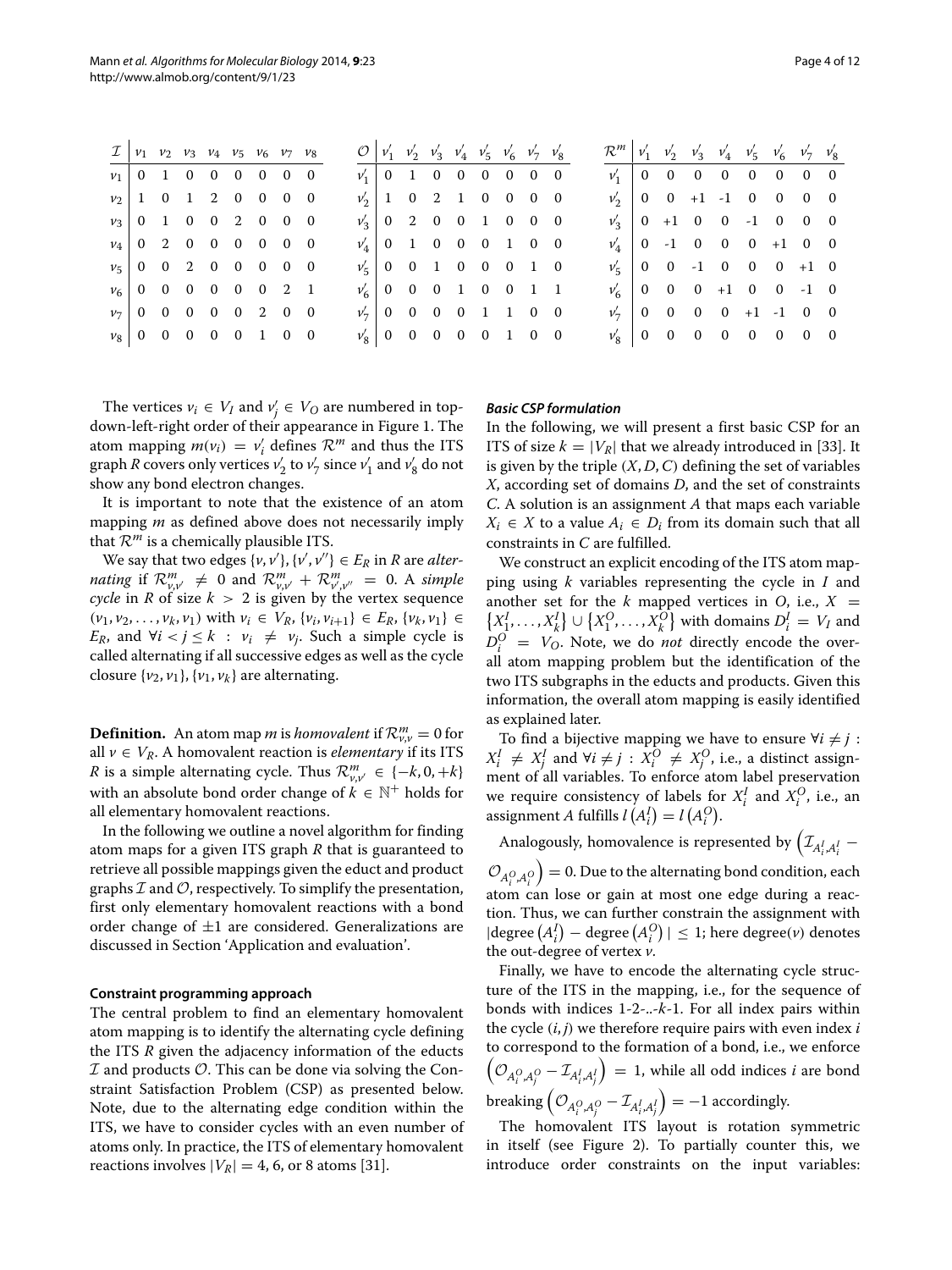

<span id="page-4-0"></span>that this situation is equivalent to a non-elementary cycle with alternating bond labeling (middle).

 $(\forall i > 1 : X_1^I < X_i^I)$  using e.g. an index order on the vertices. This ties the smallest cycle vertex to the first variable  $X_1^I$  and prevents the rotation-symmetric assignments of the input variables. Note, since we constrain the bond (1, 2) to be a bond breaking  $\Bigl({\mathcal O}_{A_1^O, A_2^O} - {\mathcal I}_{A_1^I, A_2^I} = -1\Bigr)$ , the direction of the cycle is fixed and all direction symmetries are excluded as well.

As we will show in the evaluation (Section ['Application](#page-7-2) [and evaluation'](#page-7-2)), the basic CSP will produce many ITS candidates that do not extend to an atom mapping over the whole educt and product graphs. Therefore, we introduce an extended version of this CSP that incorporates further constraints derived from the input.

# <span id="page-4-1"></span>*Extended CSP formulation*

Investigating the given educt and product graph, we can exclude a large set of symmetric solutions that arise due to an exchange of hydrogens. The latter can form at most one single bond to other atoms. Thus, if a hydrogen participates in the ITS, its adjacent atom will do as well (since the bond is to be broken in the ITS). Most adjacent atoms are non-hydrogens, e.g. carbon atoms, that can have multiple adjacent hydrogens. Since there is exactly one bond breaking and formation for each ITS atom, only one such adjacent hydrogen will be part of the ITS. This results in a combinatorial explosion due to the symmetries of adjacent hydrogen atoms. The latter results from the missing chirality information within the molecular graph encoding (see [Problem definition\)](#page-2-0). An example is given in Figure [3.](#page-5-0) To break this type of symmetry, we select for each non-hydrogen one adjacent "master" hydrogen (e.g. the one with lowest vertex index) and remove all other sibling hydrogens from the domains, both for educt and product variables  $X^I$  and  $X^O$ , respectively. The hydrogen vertices to remove are respectively given by  $H_{\text{rem}}^{I}$  and  $H_{\text{rem}}^{O}$ based on some vertex ordering ≺. They are defined as  $H_{\text{rem}}^I = \{ \nu \mid \nu \in V_I \wedge l(\nu) = H \wedge \exists_{\{\nu,\nu^*\}\in E_I} \wedge \exists_{\nu'\neq \nu \in V_I}$  $(l(v') = H \wedge v' \prec v \wedge \{v', v^*\} \in E_I)$  } and  $H_{\text{rem}}^O$  accordingly. Thus, any assignment *A* of  $X^I$  and  $X^O$  has to fulfill  $A_i^I \notin H_{\text{rem}}^I$  and  $A_i^O \notin H_{\text{rem}}^O$ , which is implemented as a domain pruning preprocessing.

Furthermore, we can extend and tune the CSP formulation by comparing the graph structure of educts and products. To this end, we generate the multisets (denoted by  $\langle \ldots \rangle$ )  $N_I$  and  $N_O$  of local neighborhoods of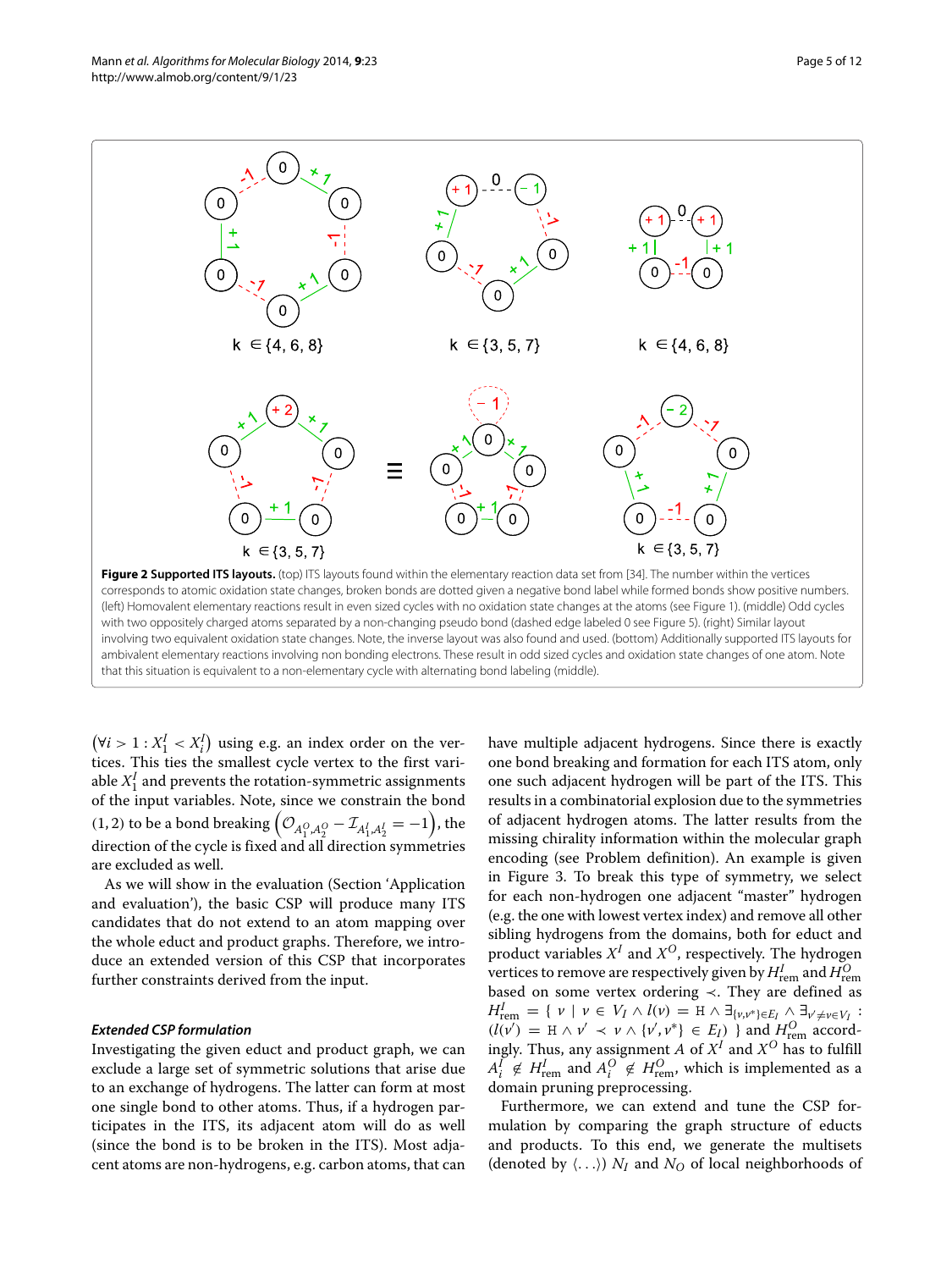

<span id="page-5-0"></span>interchangeable hydrogens. The figure presents three successive atom assignments within an ITS mapping. Bonds present in *l* are given in black, bonds to be formed to derive O are dotted and gray. The ITS describes the loss of a hydrogen for the carbon (bond order decrease) and the bond formation between the decoupled hydrogen with the oxygen next in the ITS. It becomes clear that all 4 hydrogens are not distinguishable, which results in 4 possible symmetric ITS mappings.

all atoms (vertices) for the educt and product graph, resp., given by

$$
N_I = \langle N(\nu) \mid \nu \in V_I \rangle \text{ with } (1)
$$

$$
N(v) = (l(v), \langle \mathcal{I}_{v,v'} \oplus l(v') | \text{ where}
$$
  

$$
v \neq v' \in V_I \wedge \mathcal{I}_{v,v'} > 0 ) )
$$
 (2)

where  $N(v)$  is a tuple of the label of atom vertex  $v$  and an encoding of the multiset of all adjacent edges for this vertex. Note,  $\oplus$  denotes string concatenation. N<sub>O</sub> is derived accordingly. For example, the neighborhood multisets for the reaction from Figure [1](#page-1-0) are

$$
N_I = \langle (C, \langle 1C \rangle), (C, \langle 1C, 2C \rangle), (C, \langle 1C, 1C, 2C \rangle), (C, \langle 1N, 2C \rangle), 3 \times (C, \langle 2C \rangle), (N, \langle 1C \rangle) \rangle N_O = \langle (C, \langle 1C \rangle), 3 \times (C, \langle 1C, 1C \rangle), (C, \langle 1C, 1C, 1N \rangle), (C, \langle 1C, 1C, 2C \rangle), (C, \langle 1C, 2C \rangle), (N, \langle 1C \rangle) \rangle
$$

Given the number of occurrences of an element *x* in a multiset  $N_*$  by the multiplicity function  $occ_{N_*}(x)$ , the multiset subtraction  $N_I \setminus N_O$  is defined by the occurrence reduction for each element  $x \in N_I$  to  $max(0, occ_{NI}(x)$  $occ_{NO}(x)$ ). This subtraction  $N_I \setminus N_O$  gives the local neighborhoods that are unique within the educts and thus are part of the ITS, i.e. have to be changed during the reaction. Therefore, we can derive a lower bound on the number of atoms of a certain type that are participating in the ITS. In the example this results in  $N_I \setminus N_O$  =  $\langle 3 \times (C, \langle 2C \rangle), (C, \langle 1N, 2C \rangle) \rangle$  revealing that at least 4 Catoms of two neighborhood types ( $\langle 2C \rangle$  and  $\langle 1N, 2C \rangle$ ) are ITS members. The neighborhood types are educt/product specific, such that both  $N_I \setminus N_O$  as well as  $N_O \setminus N_I$  are computed.

Given this information, we formulate an extended version of the basic CSP. Here, additional auxiliary node label variables  $X^L = \left\{X_1^L, \ldots, X_k^L\right\}$  are introduced, which encode the atom labels still possible for  $X<sup>I</sup>$  assignments,

i.e.  $D_i^L = \{l(v) \mid v \in D_i^I\}$ . Next, we derive the multiset of atom labels  $N^L$  to be present in the ITS with  $N^L$  =  $\langle l(v) \mid N(v) \in N_I \setminus N_O \rangle$ . In the example we find  $N^L =$  $\langle C, C, C, C \rangle$ . To enforce the occurence of these atom labels in the ITS, we add for each each label  $l$  with  $\mathit{occ}_N{}^L l > 0$  an according global cardinality (count) constraint on *XL*. The basic atom label preservation constraint was extended to a ternary constraint that also propagates changes in *X<sup>L</sup>* to both  $X^I$  and  $X^O$  and vice versa. In addition, we enforce that a valid assignment  $A<sup>I</sup>$  of the ITS variables  $X<sup>I</sup>$  reflects the explicit neighborhood  $N_I\backslash N_O$ , i.e.,  $N_I\backslash N_O\subseteq N(A^I)=$  $\big\langle\, N\big(A^{I}_{i}\big) \, \mid 1 \leq i \leq k \,\big\rangle$ . An equivalent constraint is added for  $X^O$  to preserve the neighborhood  $N_O \setminus N_I$ , respectively. To minimize propagation cost, this is ensured by a simple n-ary constraint propagation after assignment. The CSP is illustrated in Figure [4.](#page-6-0)

Although the CSPs introduced above are defined for domains of vertices  $v \in V_I \cup V_O$ , they can be easily reformulated using integer encodings of the atom indices allowing for the application of standard constraint solvers such as Gecode [\[35\]](#page-11-15). This enables the use of efficient propagators for most of the required constraints, such as the algorithm of Regin [\[36\]](#page-11-16) for globally unique assignments. Only a few binary constraints, e.g. to ensure atom label preservation or the cyclic bond pattern, require a dedicated implementation as discussed in the [Conclusions](#page-9-0) [se](#page-9-0)ction.

All solutions for these CSPs are chemically valid ITS candidates. In order to check whether or not a true ITS is found we have to ensure that the remaining atoms, i.e., those that do not participate in the ITS, can be mapped without further bond formation or breaking. This is achieved using a standard graph matching approach as discussed in the following.

# **Overall atom mapping computation**

Given the CSP formulation from above, we can enumerate all valid ITS candidates. For a CSP solution we denote with  $a_i^I$  and  $a_i^O$  the assigned values of the variables  $X_i^I$ and  $X_i^O$ , respectively. Once the ITS candidate is fixed, we can reduce the problem to a general graph isomorphism problem with a simple relabeling of the ITS edges. Thus, we derive two new adjacency matrices  $\mathcal{I}'$  and  $\mathcal{O}'$  from the original matrices  $\mathcal I$  and  $\mathcal O$ , resp., as follows: For all atom pairs (*i*, *j*) within the cyclic index sequence 1-2-..-*k*-1, we change the corresponding adjacency information to a unique label using  $\mathcal{I}_{a_i^f, a_j^f}^j = \mathcal{O}'_{a_i^O, a_j^O} \in \{f, b\}$  encoding if a bond between the mapped ITS vertices is formed (*f* ) or broken (*b*). All other adjacency entries are kept the same as in  $\mathcal I$  and  $\mathcal O$ , respectively. In the following, we provide the ITS-bond-encoding adjacency matrices  $\mathcal{I}'$  and  $\mathcal{O}'$  for the example in Figure [1](#page-1-0) given a 6-cycle ITS mapping (left) resulting from a CSP solution.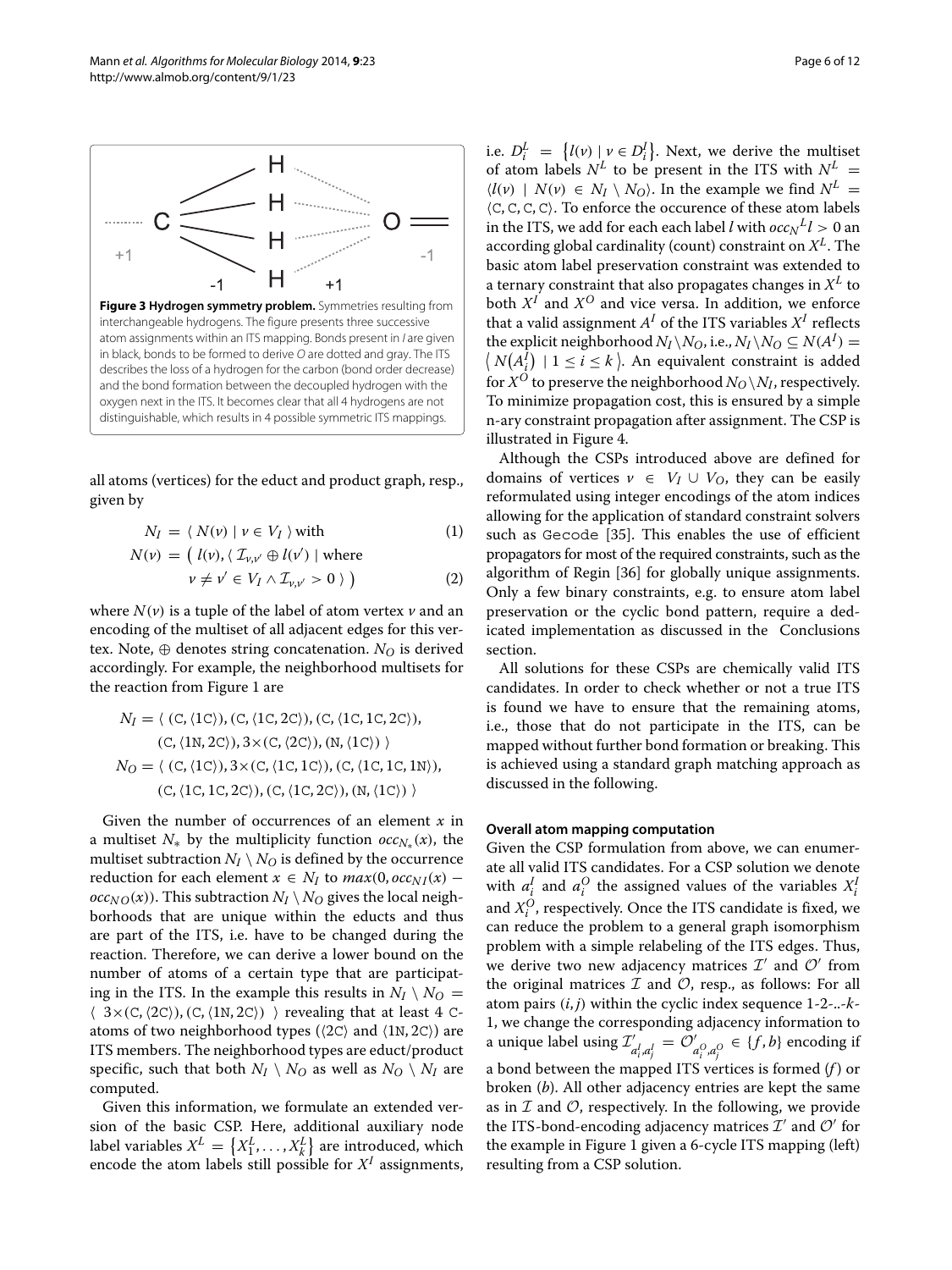|                 | $i\left X_i^I\right X_i^O$ |               | $\mathcal{I}' v_1 v_2 v_3 v_4 v_5 v_6 v_7 v_8$ |  |  |  |  | $\mathcal{O}' v'_1 v'_2 v'_3 v'_4 v'_5 v'_6 v'_7 v'_8$ |  |  |  |  |
|-----------------|----------------------------|---------------|------------------------------------------------|--|--|--|--|--------------------------------------------------------|--|--|--|--|
|                 |                            |               | $v_1$   0 1 0 0 0 0 0 0                        |  |  |  |  | $v'_1$   0 1 0 0 0 0 0 0                               |  |  |  |  |
|                 | $1 \nu_2 \nu'_2$           |               | $v_2$ 1 0 f b 0 0 0 0                          |  |  |  |  | $v'_2$ 1 0 f b 0 0 0 0                                 |  |  |  |  |
|                 | $2 \nu_4 \nu'_4$           |               | $v_3$ 0 f 0 0 b 0 0 0                          |  |  |  |  | $v'_3$ 0 f 0 0 b 0 0 0                                 |  |  |  |  |
|                 | $3 v_6 v'_6$               | $\Rightarrow$ | $v_4$ 0 b 0 0 0 f 0 0                          |  |  |  |  | $v'_4$ 0 b 0 0 0 f 0 0                                 |  |  |  |  |
| $4 v_7 v'_7$    |                            |               | $v_5$ 0 0 b 0 0 0 f 0                          |  |  |  |  | $v'_5$ 0 0 b 0 0 0 f 0                                 |  |  |  |  |
| $5 \nu_5 \nu_5$ |                            |               | $v_6$ 0 0 0 f 0 0 b 1                          |  |  |  |  | $v'_6$ 0 0 0 f 0 0 b 1                                 |  |  |  |  |
|                 |                            |               | $v_7$ 0 0 0 0 f b 0 0                          |  |  |  |  | $v'_7$ 0 0 0 0 f b 0 0                                 |  |  |  |  |
| $6 v_3 v'_3$    |                            |               | $v_8$ 0 0 0 0 0 1 0 0                          |  |  |  |  | $v'_{8}$ 0 0 0 0 0 1 0 0                               |  |  |  |  |

Bond formations within the ITS are encoded by *f* while bond breakings are encoded by *b*. These matrices in concert with atom label information are target to full graph isomorphism search to identify the complete atom maps. In the example only the atom mapping  $m(v_i) = v'_i$  is found.

Given these updated "ITS encoding" adjacency matrices  $\mathcal{I}'$  and  $\mathcal{O}'$ , the identification of the overall atom mapping *m* reduces to the graph isomorphism problem based on  $\mathcal{I}'$ and  $\mathcal{O}'$ . Thus, all exact mappings of  $\mathcal{I}'$  onto  $\mathcal{O}'$  are valid atom mappings *m* of an elementary homovalent reaction, since the encoded ITS respects all constraints due to the CSP formulation.

# **Extension to other ITS layouts**

Of course, not all chemical transformations are based on a homovalent elementary ITS. This will in general be the case for multi-step reactions and for the so-called ambivalent reactions, in which the number of non-bonding electron pairs (and thus the oxidation number of some atoms) changes in the course of a reaction [\[30\]](#page-11-10). Figure [5,](#page-7-1) for example, shows a reaction for which it is not possible to find a simple homovalent circular ITS using the presented ITS encoding. Still, the reaction shows a cyclic ITS with alternating bond electron changes for all but one bond [\[1\]](#page-10-0).

We have extended the CSP-based framework outlined above to reactions with arbitrary cyclic ITS layouts, which allows for any defined bond and atom valence changes (i.e. charge changes) within the ITS. Figure [2](#page-4-0) exemplifies odd ITS cycle layouts for ambivalent reactions [\[32\]](#page-11-12). The main difference to homovalent reaction CSP is the relaxation of the homovalence constraint, which is not enforced for all participating atoms [\[32\]](#page-11-12). Furthermore, the preservation of bond electrons for some ITS bonds instead of a change is enforced. The latter holds for instance for the bond connecting  $N^+$  and  $O^-$  in Figure [5.](#page-7-1)

#### **Implementation details**

Our C++ implementation of the approach currently takes a chemical reaction in SMILES format [\[38\]](#page-11-17), identifies chemically correct atom mappings, and returns these in annotated SMILES format. The latter provides a numbering of mapped atoms in the educts and products. It is available as C++ source code package v1.0.0 at [http://](http://www.bioinf.uni-freiburg.de/Software/) [www.bioinf.uni-freiburg.de/Software/.](http://www.bioinf.uni-freiburg.de/Software/)

Molecule parsing, writing, and graph representation uses the chemistry module of the Graph Grammar Library (GGL) [\[39\]](#page-11-18). We use an explicit hydrogen representation within the CSP formulation, as in [\[29\]](#page-11-9), because most homovalent elementary reactions involve the replacement of at least one hydrogen. Unfortunately, the compact string encoding of molecules in SMILES format does not explicitly represent hydrogens. Thus, we use the hydrogen



<span id="page-6-0"></span>are given in the gray box in the lower right.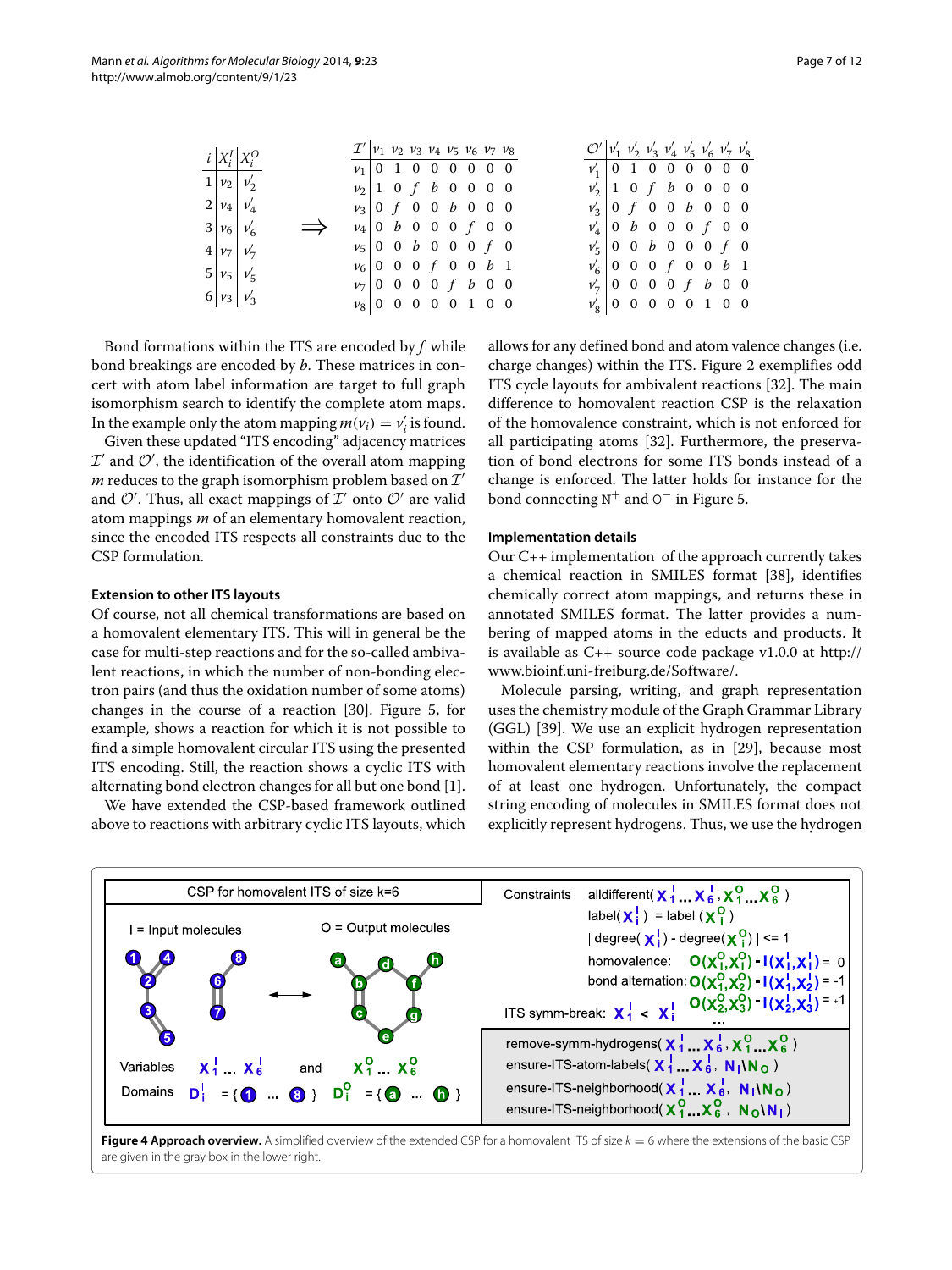

<span id="page-7-1"></span>(dashed edge labeled 0). See Figure [2](#page-4-0) for further details of such an ITS layout.

correction procedures of the GGL to complete educt and product molecule input. The CSP formulation and solving is performed within the Gecode framework on finite integer domains [\[35\]](#page-11-15). The final graph matching uses the state-of-the-art VF2-algorithm [\[40\]](#page-11-20), which is among the fastest available [\[41\]](#page-11-21).

The CSP uses standard binary order constraints and the *n*-ary distinct and counting constraints provided by the Gecode library. Dedicated binary constraints propagating on unassigned domains have been implemented for preservation of atom label, degree, and homovalence. The alternating cycle is implemented by a sequence of *k* constraints propagating the edge valence change of  $\pm 1$ . The ITS local neighborhood preservation to be enforced in the extended CSP is implemented by a dedicated n-ary constraint over all variables propagating on assignments only.

We are using a Depth-First-Search where the branching strategy chooses first variables with minimal domain size and first assigns non-hydrogen atom indices before hydrogen vertices are considered. The latter increases the performance to find the first solution since most reaction mechanism contain more than 50% non-hydrogen atoms. Once a non-hydrogen atom is selected for a variable, propagation will ensure that atom-adjacent hydrogens are considered for the variables adjacent within the ITS cycle encoding if appropriate.

For each ITS mapping identified, a full reaction atom mapping is derived via VF2-based graph matching. Therein, the discussed problem of hydrogen interchangeability (see [Extended CSP formulation\)](#page-4-1) is faced again and would result in symmetric overall atom mappings. This is countered by first producing intermediate "collapsed"

educt/product graphs, where all adjacent non-ITS hydrogens are merged into the atom labels of their adjacent non-hydrogens. This preserves the adjacency information and enables a unique mapping via VF2 excluding the hydrogen-symmetries. Furthermore, this compression speeds up the graph isomorphism identification since the graph size is approximately halved.

While not described here, the CSPs can be easily extended to find candidates for the entire atom mapping by introducing additional matching variables for all atoms participating in the reaction, all constrained to preserve atom label, vertex degree, and bond valence information. But first tests (not shown) revealed that the increase in CSP size and accordingly search and propagation effort needed does not repay due to the efficiency of the VF2 graph isomorphism approach used. Therefore, we omitted this approach from this work.

## <span id="page-7-0"></span>**Application and evaluation**

<span id="page-7-2"></span>Benchmark sets for the evaluation of atom mapping methods are not readily available, since well-curated reaction databases, such as the KEGG REACTION database [\[42\]](#page-11-22), do not provide detailed atom mapping information. Thus a manual data retrieval and curation was necessary to test the constraint-based atom mapping approach presented above.

## **Predicting elementary reactions**

The manual annotation of all of the about 10,000 reactions compiled in the KEGG REACTION database is infeasible with our resources. A data set comprising 630 manually curated atom maps for a subset of the KEGG database has been provided by [\[34\]](#page-11-14). Unfortunately, these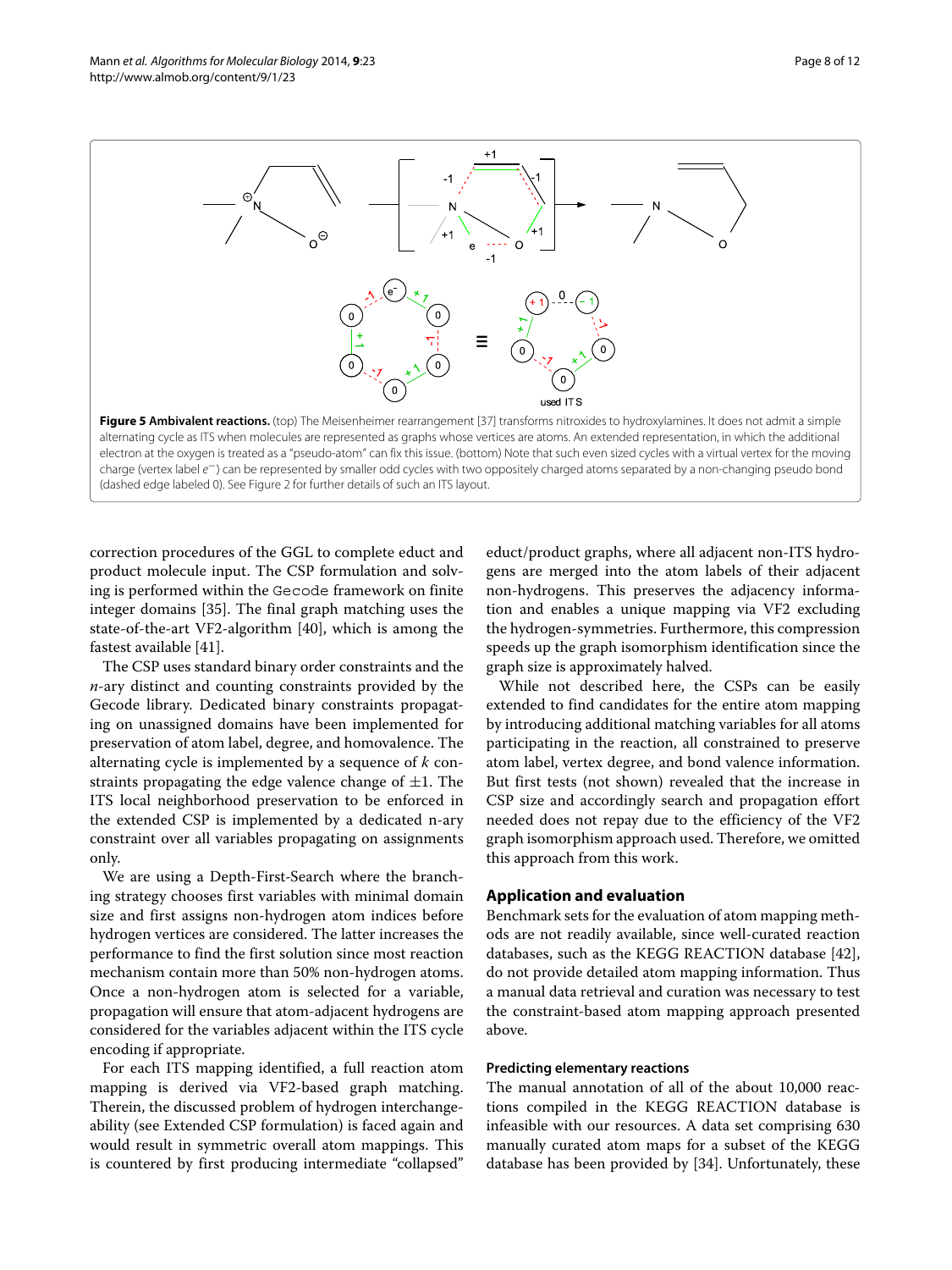atom mappings are restricted to non-hydrogen atoms. Thus they do not cover the whole reaction mechanisms, which usually involve hydrogen replacements. We therefore manually extended the data with the corresponding hydrogen mappings within the reaction center. Furthermore, the data set covers non-elementary reactions showing either multiple reaction centers or non-cyclic ITS. We found some atom mappings to be incorrect. We finally compiled a fully annotated data subset containing about 400 atom mappings of elementary reactions. The number of non-hydrogen atoms within the reactions ranges from 5 to 110 with a median of 36.

Studying the ITSs of these reactions, we found basically only 3 different ITS layouts covering 3–8 atoms. This exemplifies the very limited number of such layouts to be expected for elementary reactions. The ITS layouts found are visualized in Figure [2-](#page-4-0)top. Most reactions are homovalent (375) and only 14 are found to be ambivalent reactions that change atomic oxidation states. This shows the prominence of homovalent reactions.

We applied the prototypical implementation of our extended CSP formulation to the data set using the ITS layouts depicted in Figure [2.](#page-4-0) Runtimes were on average low with a median of 0.5 seconds. Nevertheless, there are about 20 reactions where atom mapping computations took longer than ten minutes. All of them are homovalent reactions of various ITS sizes. The increased runtime correlates with the number of involved atoms (Spearman rank correlation coefficient 0.79). Most such reactions contain large, connected static parts that cover about 90% of the involved molecules. Thus, we plan to incorporate an additional preprocessing to identify the small molecular subgraphs that are likely associated with the ITS and focus the CSP on these parts. This will result in drastically reduced search spaces and thus we can expect a

substantial decrease of the running times. Atom mapping computations for ambivalent reactions were fast, which results from the additional constraints for the atomic oxidation state changes.

The resulting atom mappings were compared to the manually annotated data. We found only a single incorrect solution for a homovalent reaction according to the KEGG reaction mechanism classification (see Additional file [1\)](#page-10-17): for R01440, our approach predicted an ITS of  $k = 4$ , while the true mechanism involves  $k = 6$  atoms. Three reactions allowed for various mechanisms where the true atom mapping was contained in the set of alternative solutions predicted by our method. All atom mapping computations for ambivalent reactions were correct.

#### **Impact of the extended model**

In order to investigate the impact of our extended CSP formulation over the basic version, we selected a representative subset of homovalent elementary reactions from the KEGG REACTION database. We restrict the evaluation to homovalent reactions due to the much higher computational cost. The latter emerges since we can not as easily identify ITS participating atoms as is the case for ambivalent reactions. The latter show at least one atom that changes its oxidation state, which confines the search space drastically.

The reactions have been chosen to provide various ITS and reaction sizes for evaluation. The average size of the selected reactions, i.e. the average number of atoms, is about 30 (Table [1](#page-8-0) column 2) while the whole KEGG database shows an average of 50 atoms per reaction. The example reactions cover homovalent ITS sizes of  $k = 4, 6$ , and 8 as introduced. Since there is no atom mapping information provided within the KEGG database, the example reactions had to be identified manually based on chemical

<span id="page-8-0"></span>

|                 |       |                                   |                | Time     |                | Sol.           | Time all Sol. |                 |
|-----------------|-------|-----------------------------------|----------------|----------|----------------|----------------|---------------|-----------------|
| <b>Reaction</b> | Atoms | <b>CSP Type</b>                   | k              | 1st Sol. | Sol.           | <b>CSP</b>     | <b>CSP</b>    | VF <sub>2</sub> |
| R00013          | 14    | Basic                             | 6              | 0.03     |                | 346            | 0.8           | 0.03            |
|                 |       | Ext. $\langle 2C \rangle$         |                | 0.02     |                | 80             | 0.05          | 0.02            |
| R00018          | 36    | Basic                             | $\overline{4}$ | 10.4     |                | 73,924         | 2.62          | 19.9            |
|                 |       | Ext. $\langle 2N \rangle$         |                | 0.28     |                | 36             | 0.44          | 0.01            |
| R00048          | 30    | Basic                             | $\overline{4}$ | 0.1      | $\overline{2}$ | 26,178         | 1.44          | 6.1             |
|                 |       | Ext. (20)                         |                | 0.02     |                | 24             | 0.42          | 0.03            |
| R00059          | 44    | Basic                             | $\overline{4}$ | 0.34     |                | 194,210        | 9.45          | 63.15           |
|                 |       | $Ext. \langle H, C, N, O \rangle$ |                | 0.03     |                | $\overline{4}$ | 2.08          | 0.01            |
| R00207          | 20    | Basic                             | 8              | 0.02     |                | 20,640         | 1.11          | 4.05            |
|                 |       | Ext. $\langle C, 40 \rangle$      |                | 0.01     |                | 24             | 0.56          | 0.02            |

**Table 1 Performance evaluation of the basic and extended CSP model for reactions from Table [2](#page-9-1)**

Timings are given in seconds; minimal timings are highlighted in boldface. For extended CSPs, the minimal multiset of ITS participating atoms is listed in column 3. Column "Sol. CSP" gives the number of CSP solutions (ITS candidates) tested via VF2 for final atom mappings.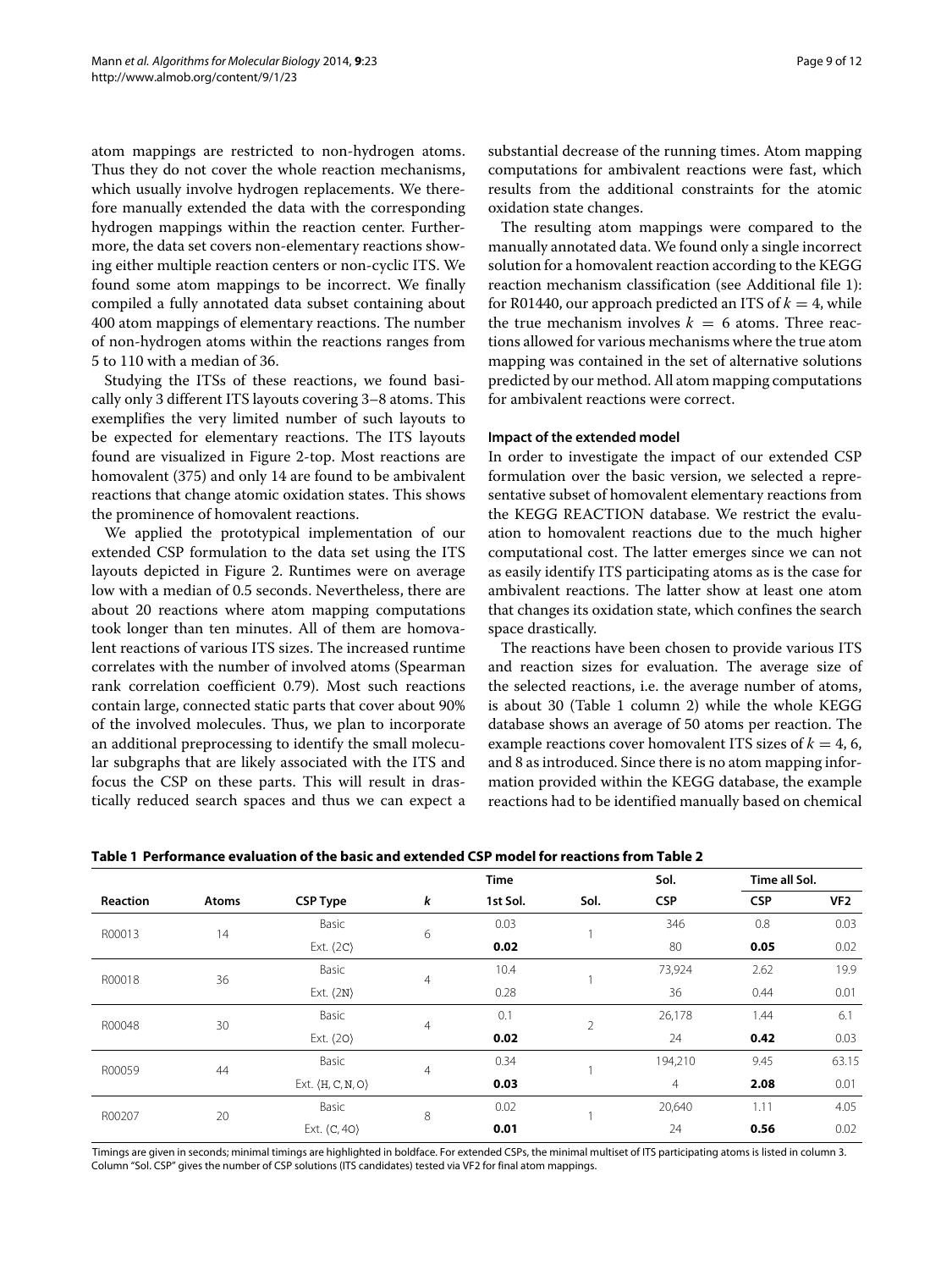knowledge. This again highlights the need for an automated identification of chemically feasible atom mappings as provided by our approach. The selected homovalent reactions are given in Table [2](#page-9-1) with their respective KEGG ID, educts and products.

For each reaction, we applied our approach using both the basic and extended CSP formulation to evaluate the impact of the latter for various reaction and ITS cycle sizes. In Table [1](#page-8-0) we report runtime, search, and solution details for the smallest ITS size *k* that yields a solution. For smaller values of *k*, the infeasibility tests were done within fractions of seconds and are therefore omitted.

Our atom mapping approach finds a first atom mapping for homovalent elementary reactions within milliseconds. It is clear that the additional constraints within the extended CSP formulation significantly increase the performance of the approach. This becomes even more striking when considering the timings for full solution enumeration. The extended CSP produces several orders of magnitude less ITS candidates (column "Sol. CSP"). Since the time consumption of the VF2 algorithm is about linear in the number of ITS candidates to test, this results in according speedups of the overall approach. Still there is room for optimization since the symmetry breaking within the CSP solution enumeration is not complete and ITS enumeration still allows for some symmetries (data not shown). The latter result from symmetries within the educt and product molecules, which are not handled by the simple ITS ordering applied so far. We are currently working on an extended generic symmetry identification and breaking for ITS, educts and products.

The strength of the extended CSP comes from the precomputed list of local neighborhoods to be part of the ITS candidate and the "hydrogen symmetry" breaking. For the reactions from Table [1,](#page-8-0) this list comprises on average about half the ITS resulting in the impressive impact of the constraint. For reaction R00059, the list covers the whole ITS with an according immense reduction in ITS candidates.

As already expected based on the results from other approaches [\[29\]](#page-11-9), only a single or very few reaction mechanisms, i.e., non-symmetric atom mappings, are identifiable, see Table [2](#page-9-1) column "Sol".

## **Conclusions**

<span id="page-9-0"></span>We have presented here the first constraint programming approach to identify chemically feasible atom mappings based on the identification of a cyclic imaginary transition state (ITS). The incorporation of the cyclic ITS structure within the search ensures the chemical correctness of the mapping that is not guaranteed by standard approaches that attempt to solve Maximum Common Edge Subgraph Problems [\[25\]](#page-11-5). To our knowledge, this is the first approach explicitly incorporating the cyclic ITS structure into an atom mapping procedure. The formulation of the CSP using only the atoms involved in the ITS results in a very small CSP that can be solved efficiently. Thus, it is well placed as a filter for ITS candidates for the subsequent, computationally more expensive graph matching approaches. The solutions of such an extended CSP are the desired chemically feasible atom mappings. We apply advanced symmetry breaking strategies and thus can enumerate all possible chemical mechanisms underlying a reaction.

The feasibility of the approach was introduced here for the common case of elementary, homovalent reactions, i.e., for reactions in which the transition state is an elementary cycle with an even number of atoms. We have shown that the CSP formulation can be easily extended to arbitrary cyclic ITS layouts. Usually, such reactions are not homovalent, i.e., at least one atom participating in the ITS is gaining or losing non-bonding electrons, which requires some moderate changes in the formulation of the constraints. We are currently identifying all feasible ITS layouts and are developing a generic CSP formulations for arbitrary layouts. This will result in a powerful approach to identify atom mappings with chemically valid ITSs.

At the moment, we apply a hierarchal combination of ITS-filtering via CP techniques followed by full atom mapping identification using a dedicated graph isomorphism algorithm. As already mentioned, there are also approaches to directly solve the graph isomorphism problem using CP [\[43](#page-11-23)[-45\]](#page-11-24). While the used VF2 algorithm was shown to be efficient for first solution identification, other approaches (e.g. CP-based) show better performance for full solution space enumeration [\[46](#page-11-25)[,47\]](#page-11-26). Currently, we are not aware of an available, efficient integration of the

<span id="page-9-1"></span>**Table 2 Elementary homovalent reactions from the KEGG REACTION database [\[42\]](#page-11-22) used for the evaluation of the approach**

| <b>Educts</b>                             | <b>Products</b>                            |
|-------------------------------------------|--------------------------------------------|
| $C (=0) = 0, C (C (=0) 0) (C=0) 0$        | $2 \times C (=0)$ (C=0) 0                  |
| N, N (CCCCN) CCCCN                        | $2 \times C$ (CCN) CN                      |
| $CC(0) CC(=0) OC(C) CC(0) = 0, 0$         | $2 \times CC(0) CC(0) = 0$                 |
| $N(C (=0)$ CCCCCN) CCCCCC $(=0)$ 0, 0     | $2 \times C$ (CC (=0) 0) CCCN              |
| $P (=0)$ (0) (0) 0, 0=0, CC (=0) C (=0) 0 | $P (=O) (OC (=O) C) (O) O, OO, C (=O) = O$ |
|                                           |                                            |

The educt and product molecules are given in SMILES notation [\[38\]](#page-11-17).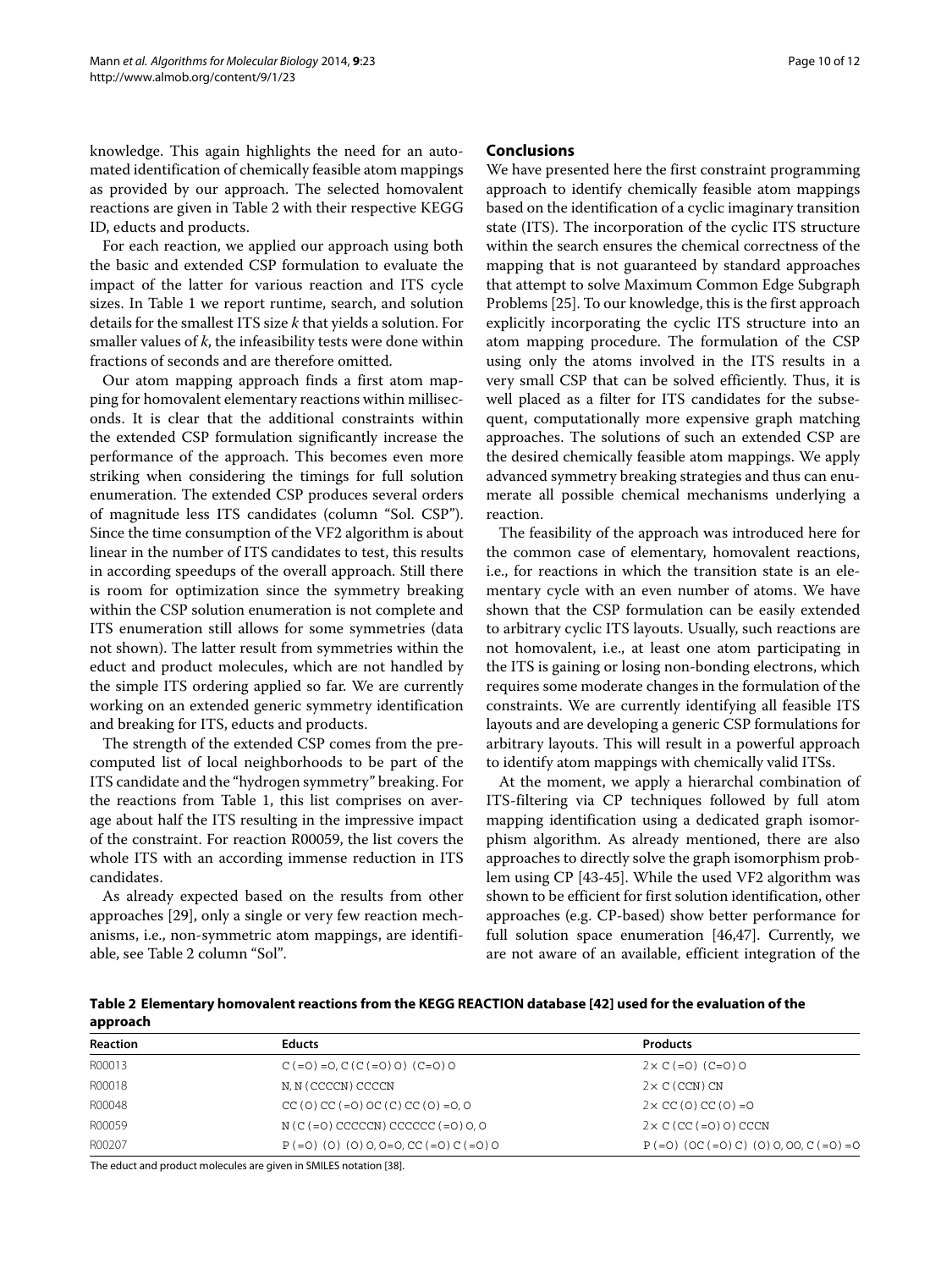approaches in Gecode v4, such that they were not yet considered in this work. A prototypical implementation of graph isomorphism using the introduced constraints and propagators did not enable VF2-comparable runtimes (data not shown). Since we are dealing with molecular graphs of relatively simple structural complexity, the use of dedicated graph isomorphism algorithms, e.g. for planar graph [\[48\]](#page-11-27), could increase the performance as well. Furthermore, other CSP encodings of the problem, e.g. by fusing current dedicated constraints like atom label preservation or homovalence into a single extensional table constraint [\[49\]](#page-11-28), might improve the ITS identification step.

The current framework is designed to identify chemically feasible atom mappings for elementary, i.e. singlestep, reactions. There are cases where short-lived intermediate molecules are formed that immediately react into the final products. Since these intermediate structures are unknown our present approach cannot be directly applied to such reactions. As noted by Hendriksen [\[2\]](#page-10-1), often there is only a single unknown intermediate linking two consecutive elementary reactions. We therefore plan to create "fused" ITS layouts based on our single-step ITS encodings that will allow for the correct identification of atom mappings for multi-step reactions and reveal the individual steps and intermediate structures. For the combination of ITS layouts, we are currently investigating the multi-step reaction analyses by Fujita [\[50\]](#page-11-29) and Herges [\[30\]](#page-11-10).

Summarizing, we see constraint programming as a very promising approach to solve atom mapping problems since it provides a very flexible framework to incorporate combinatorial constraints determined by the underlying rules of chemical transformations.

# **Additional file**

<span id="page-10-17"></span>**[Additional file 1:](http://www.almob.org/content/supplementary/s13015-014-0023-3-s1.pdf) Reaction mechanism comparison for reaction R01440, the only incorrect prediction.**

#### **Competing interests**

The authors declare that they have no competing interests.

#### **Authors' contributions**

Initial project design was done by MM, CF, and PFS, which was implemented by FN and MM. Final study design and manuscript by MM, CF, PFS, and RB. Manual data retrieval and approach evaluation by NS and MM. All authors read and approved the final manuscript.

#### **Acknowledgements**

We thank Prof. Alexandre Varnek for providing the manually currated reaction data set from [\[34\]](#page-11-14) in RDF format. Furthermore, we thank Heinz Ekker for comments and discussions on the initial project design. This work was partially supported by the COST Action CM1304 "Emergence and Evolution of Complex Chemical Systems". The article processing charge was funded by the German Research Foundation (DFG) and the Albert Ludwigs University Freiburg in the funding programme Open Access Publishing.

#### **Author details**

<sup>1</sup> Bioinformatics Group, Department of Computer Science, University of Freiburg, Georges-Koehler-Allee 106, 79110 Freiburg, Germany. 2Centre for Biological Signalling Studies (BIOSS), University of Freiburg, Freiburg, Germany. <sup>3</sup> Centre for Biological Systems Analysis (ZBSA), Cluster of Excellence, University of Freiburg, Habsburgerstr. 49, 79104 Freiburg, Germany. 4Center for non-coding RNA in Technology and Health, University of Copenhagen, Grønnegårdsvej 3, 1870 Frederiksberg, Denmark. <sup>5</sup>Institute for Theoretical Chemistry, University of Vienna, Währingerstrasse 17, 1090 Vienna, Austria. 6Bioinformatics Group, Department of Computer Science, and Interdisciplinary Center for Bioinformatics, University of Leipzig, Härtelstraße 16-18, 04107 Leipzig, Germany.<sup>7</sup> Max Planck Institute for Mathematics in the Sciences, Inselstraße 22, 04107 Leipzig, Germany. 8Fraunhofer Institute for Cell Therapy and Immunology, Perlickstraße 1, 04103 Leipzig, Germany. <sup>9</sup>Santa Fe Institute, 1399 Hyde Park Rd., 87501 Santa Fe, NM, USA.

#### Received: 17 April 2014 Accepted: 30 October 2014 Published online: 29 November 2014

#### **References**

- <span id="page-10-0"></span>1. Fujita S: **Description of organic reactions based on imaginary** transition structures. 1. Introduction of new concepts. *J Chem Inf* Comput Sci 1986, **26:**205–212.
- <span id="page-10-1"></span>2. Hendrickson JB: **Comprehensive system for classification and nomenclature of organic reactions.** *J Chem Inf Comput Sci* 1997, **37:**852–860.
- <span id="page-10-2"></span>3. Kotera M, Okuno Y, Hattori M, Goto S, Kanehisa M: **Computational assignment of the EC numbers for genomic-scale analysis of enzymatic reactions.** J Am Chem Soc 2004, **126**(50):16487–16498.
- <span id="page-10-15"></span>4. Leber M, Egelhofer V, Schomburg I, Schomburg D: **Automatic assignment of reaction operators to enzymatic reactions.** Bioinformatics 2009, **25:**3135–3142.
- <span id="page-10-3"></span>5. Yamanishi Y, Hattori M, Kotera M, Goto S, Kanehisa M: **E-zyme: predicting potential EC numbers from the chemical transformation pattern of substrate-product pairs.** Bioinformatics 2009, **25**(12):179–186. doi:10.1093/bioinformatics/btp223.
- <span id="page-10-4"></span>6. Arita M: **Scale-freeness and biological networks.** J Biochem 2005, **138:**1–4. doi:10.1093/jb/mvi094.
- <span id="page-10-5"></span>7. Blum T, Kohlbacher O: **Using atom mapping rules for an improved detection of relevant routes in weighted metabolic networks.** J Comput Biol 2008, **15:**565–576.
- <span id="page-10-6"></span>8. Hogiri T, Furusawaa C, Shinfukua Y, Onoa N, Shimizua H: **Analysis of metabolic network based on conservation of molecular structure.** Biosystems 2009, **95**(3):175–178. doi:10.1016/j.biosystems.2008.09.002.
- <span id="page-10-7"></span>9. Rautio J, Kumpulainen H, Heimbach T, Oliyai R, Oh D, Järvinen T, Savolainen J: **Prodrugs: design and clinical applications.** Nat Rev Drug Discov 2008, **7**(3):255–270.
- <span id="page-10-8"></span>10. Wiechert W: *C***<sup>13</sup> metabolic flux analysis.** Meta Eng 2001, **3:**195–206. doi:10.1006/mben.2001.0187.
- <span id="page-10-9"></span>11. Warr WA: **A short review of chemical reaction database systems, computer-aided synthesis design, reaction prediction and synthetic feasibility.** Mol Inform 2014, **33:**469–476. doi:10.1002/minf.201400052.
- <span id="page-10-10"></span>12. Chen WL, Chen DZ, Taylor KT: **Automatic reaction mapping and reaction center detection.** WIREs Comput Mol Sci 2013, **3**(6):560–593. doi:10.1002/wcms.1140.
- <span id="page-10-11"></span>13. Ehrlich H-C, Rarey M: **Maximum common subgraph isomorphism algorithms and their applications in molecular science: a review.** WIREs Comput Mol Sci 2011, **1**(1):68–79. doi:10.1002/wcms.5.
- <span id="page-10-12"></span>14. Dugundji J, Ugi I: **An algebraic model of constitutional chemistry as a basis for chemical computer programs.** Topics Cur Chem 1973, **39:**19–64.
- <span id="page-10-13"></span>15. Lynch M, Willett P: **The automatic detection of chemical reaction sites.** J Chem Inf Comput Sci 1978, **18:**154–159.
- <span id="page-10-14"></span>16. Jochum C, Gasteiger J, Ugi I: **The principle of minimum chemical distance (PMCD).** Angew Chem Int Ed 1980, **19:**495–505.
- <span id="page-10-16"></span>17. de Groot MJL, van Berlo RJP, van Winden WA, Verheijen PJT, Reinders MJT, de Ridder D: **Metabolite and reaction inference based on enzyme specificities.** Bioinformatics 2009, **25**(22):2975–2983.
- 18. Hattori M, Okuno Y, Goto S, Kanehisa M: **Heuristics for chemical compound matching.** Genome Inform 2003, **14:**144–153.